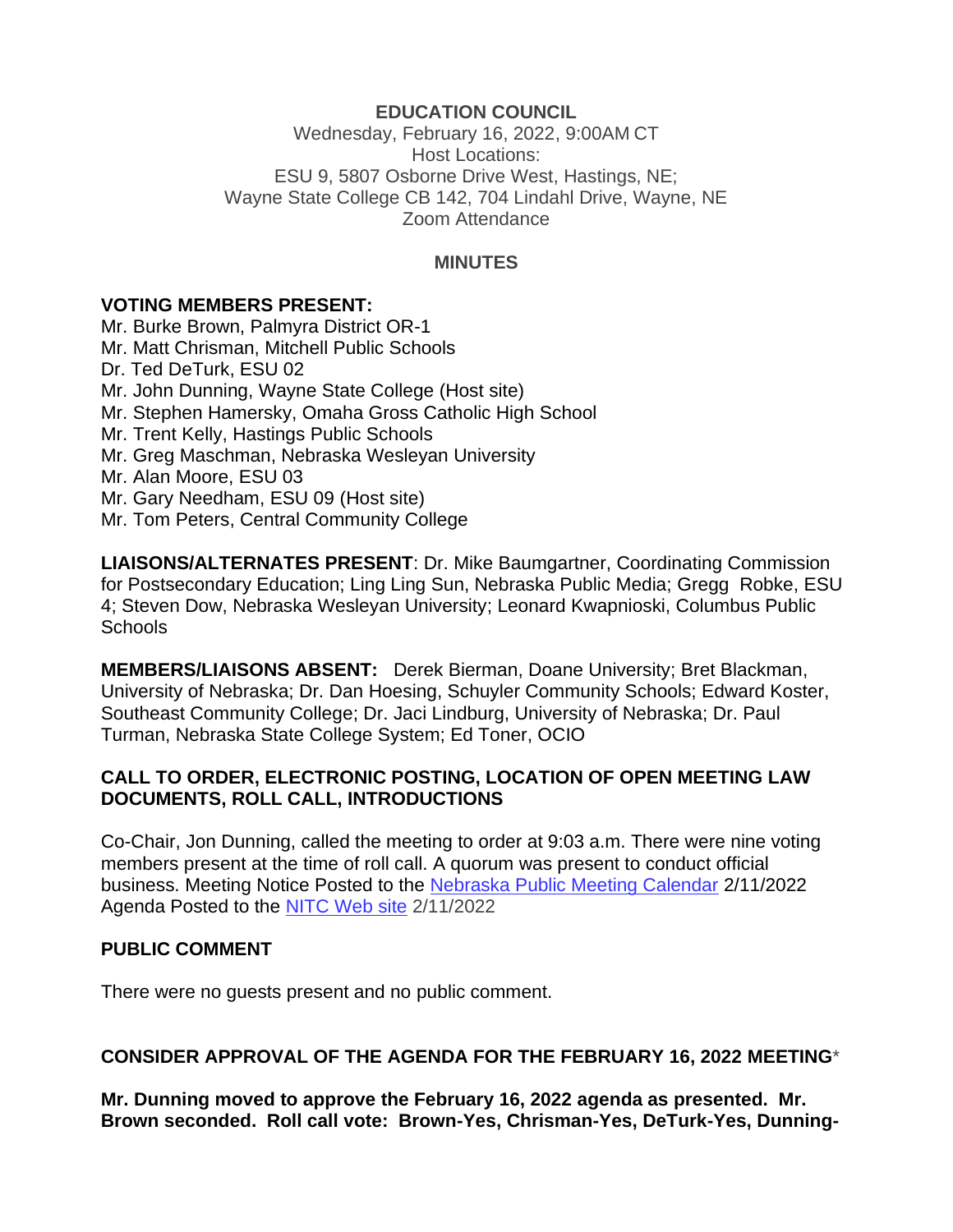#### **Yes, Kelly-Yes, Maschman-Yes, Moore-Yes, Needham-Yes, and Peters-Yes. Results: Yes-9, No-0, Abstained-0. Motion carried.**

Greg Maschman arrived at the meeting.

# **CONSIDER APPROVAL OF THE [MINUTES](https://nitc.nebraska.gov/education_council/meetings/minutes/12-15-2021.pdf) FROM THE 12/15/2021 MEETING\***

**Dr. DeTurk moved to approve the December 15, 2021 minutes as presented. Mr. Hamersky seconded. Roll call vote: Brown-Yes, Chrisman-Yes, DeTurk-Yes, Dunning-Yes, Hamersky-Yes, Kelly-Yes, Maschman-Yes, Moore-Yes, Needham-Yes, and Peters-Yes. Results: Yes-10, No-0, Abstained-0. Motion carried.**

## **PUBLIC COMMENT**

There were no public comments from any of the sites.

Mr. Rolfes introduced Jeremiah Ourada, Director of Technology and Resource Center, Wesleyan University. Greg Maschman will be resigning from the Council. The Council is awaiting approval of Mr. Ourada's nomination.

## **LEGISLATIVE [UPDATE](https://nitc.nebraska.gov/state_gov_council/legislation_web.pdf)**

Council members were provided a report listing Nebraska Legislative bills relating to broadband and educational technology: LB83, LB86, LB293, LB338, LB388, LB398, LB411, LB450, LB455, LB456, LB460, LB498, LB520, LB583, LB600, LB604, LB621, LB623, LB656, LB699, LB703, LB731, LB761, LB914, LB916, LB959, LB961, LB962, LB1021, LB1101, LB1112. LB1144, LB1194, LB1199, LB1208, LB1213, LB1214, LB1234, and LB1253. Some bills are still in committee. LB 1213, introduced by Senator Albrecht, will require every database vendor to set up an individual account for each student needing access. Mr. Brown testified on LB1144, LB1101 and LB914 on behalf of the Nebraska State Education Association (NSEA).

Discussion followed regarding Nebraska Access databases, student passwords and providing passwords to parents, single sign-on, teachers being sued, granular level on broadband mapping, last mile funding and the funding of Network Nebraska aggregation points. NSEA has taken a keen interest in broadband legislation because of the potential effect on the student and staff homework gap.

# **FEDERAL FUNDING [UPDATE](https://nitc.nebraska.gov/education_council/meetings/documents/2021.12.15/FederalFundingOverview.pdf)**

Information regarding federal broadband funding programs was provided to the Council members.

The Digital Inclusion and Middle Mile Grant Programs (Infrastructure Investment and Jobs Act) and the Competitive Federal Grant/Loan Programs information was shared with the Council Members. The Treasury encourages recipients to prioritize broadband networks owned, operated or affiliated with local governments, nonprofits, and cooperatives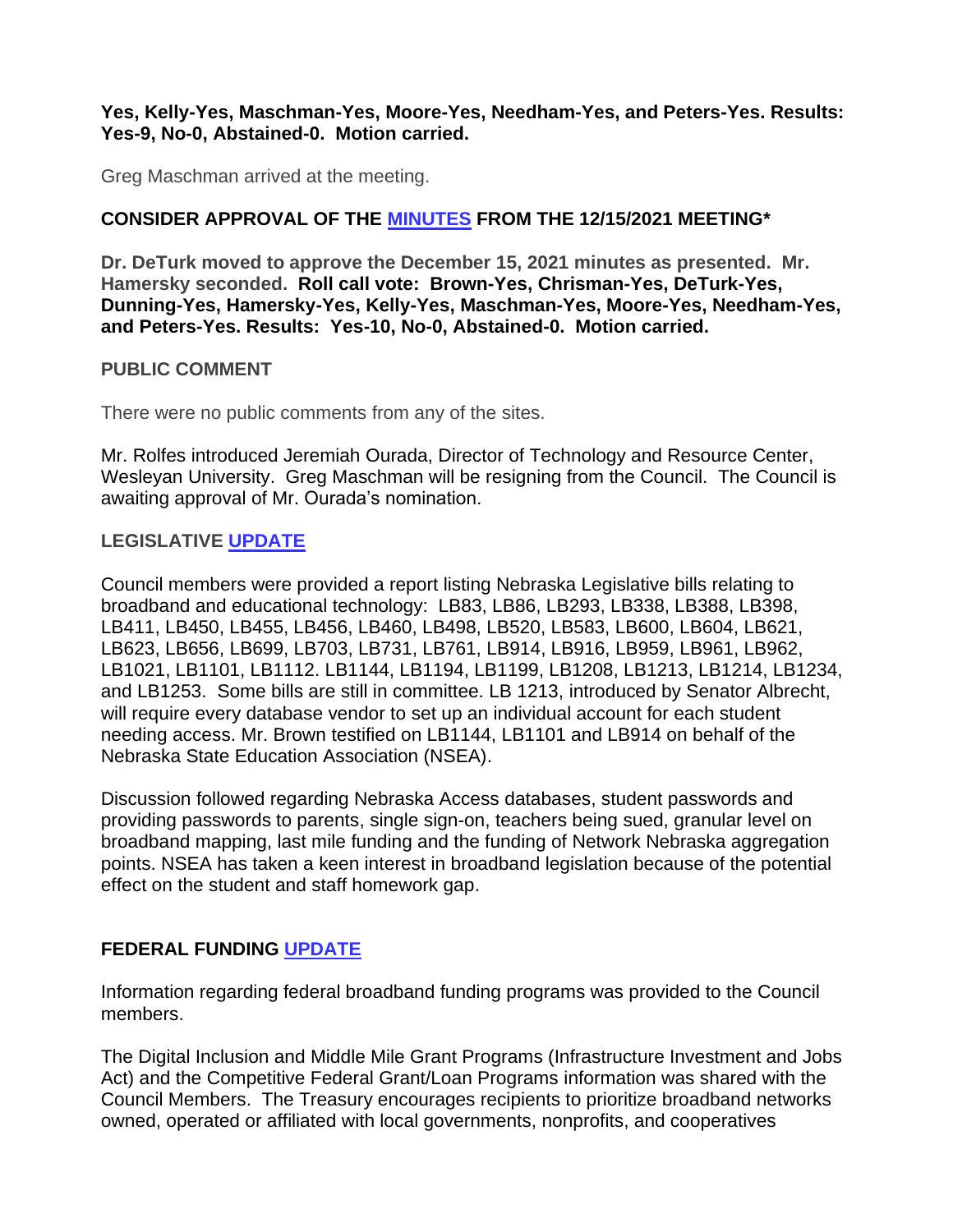Mr. Rolfes informed the council that the Network Nebraska proposal to provide funding for the upgrade of Network Nebraska aggregation points and the statewide backbone was denied. Discussion followed regarding the broadband coverage map provided by the Public Service Commission. The data for the map is provided to the FCC by the service providers but is not completely accurate. Broadband grant funding will go to unserved and underserved areas, through projects proposed by the service providers.

### **NITC ACTION ITEMS**

[Action Item Update.](https://nitc.nebraska.gov/education_council/meetings/documents/2022.02.16/2022-23_DigEd_NetNeb_ActionItems_20220211.pdf) Every two years, the Nebraska Information Technology Commission updates and submits the Statewide Technology Plan. The strategic initiative and action items are developed by the NITC Advisory Councils and approved by the NITC. At their March meeting, the NITC will be get an update on the plan. Today, the Council will need to review the action items and recommend continuation or discontinuation on each action item.

**Digital Education #1: Disseminate information in the form of reports, effective practices, qualitative and quantitative data, and national trends to ensure the success of Nebraska digital education.**

The Council recommended to continue the action item but to possibly reword it as: **To identify areas of excellence and challenge in the delivery of digital education through the Nebraska P20 eco-system and make efforts to connect constituencies to improve the state of digital education in Nebraska.**

#### **Digital Education #2: Expand awareness and address the need for equity of access as it relates to digital education.**

The Council recommended keeping as is and to continue the effort. Discussion followed regarding speed testing devices.

**Network Nebraska #1: Prepare for the future of Network Nebraska as a statewide, multipurpose, high capacity, scalable telecommunications network that shall meet the demands of state agencies, local governments, and educational entities as defined in section 79-1201.01.**

The Council recommended to continue this action item as is.

#### **Network Nebraska #2: The Education Council, OCIO/NITC staff, and Network Nebraska support staff will sufficiently and appropriately communicate to, and in support of, current and potential Network Nebraska Participants.**

The Council recommended to continue and to continue all four sub-action items as presented.

Mr. Needham commented that there has been lots of progress on action item 2.4. Mr. Rolfes informed the council that the University has released an RFP to outsource the Network Operations Center. Members asked if there can be a provision where Network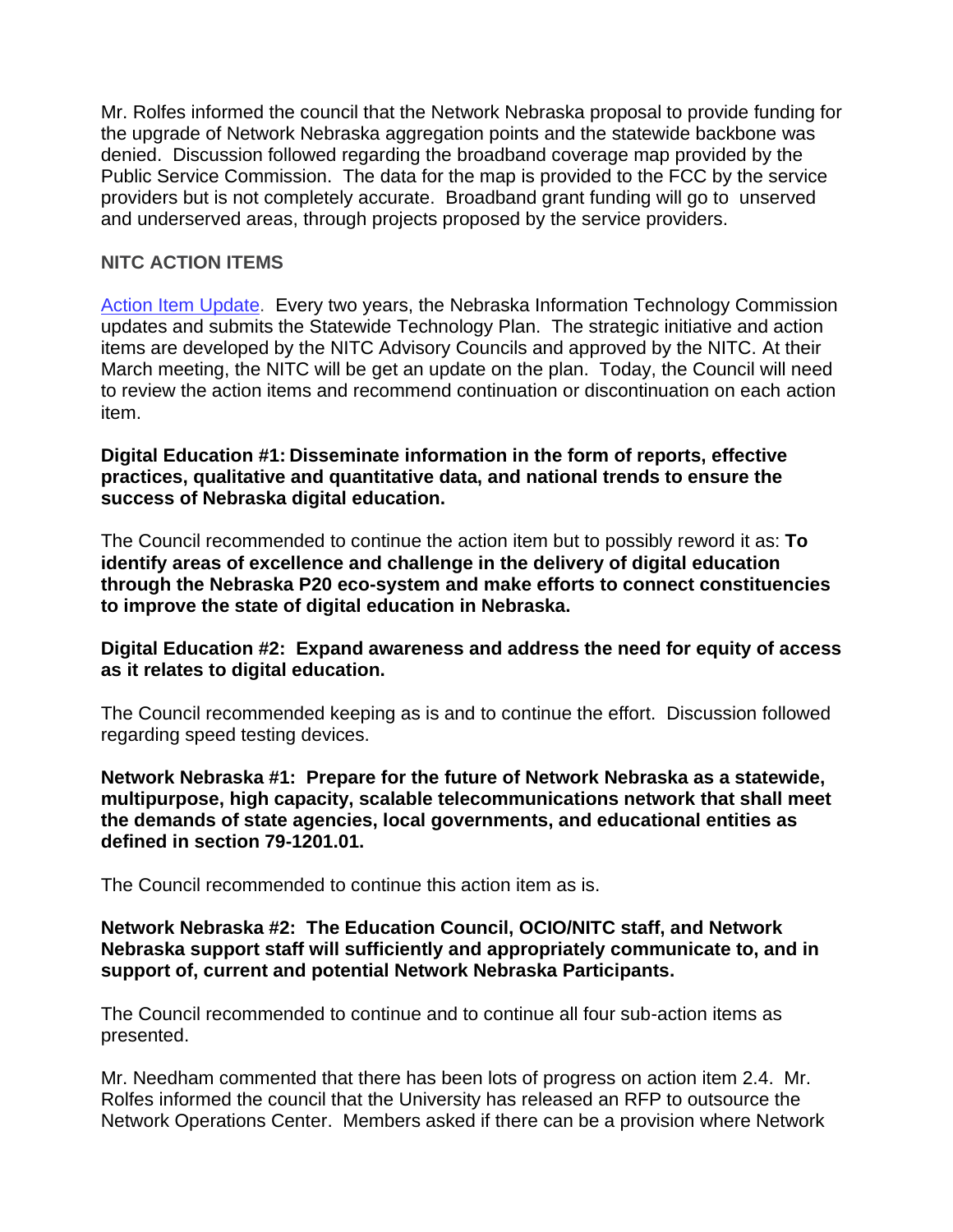Nebraska can have its own dedicated operations center or staff. Currently, Network Nebraska operates on a collaborative shared services model.

#### **Network Nebraska #3: Identify the needs and deliver advanced services to Network Nebraska members, including security, cloud computing, and education infrastructure, to meet the growing needs of its membership.**

The Council recommended to continue as is with understanding that it will be centers of excellence that will meet the growing needs.

Mr. Dunning encouraged members to keep the conversations going throughout and in between meeting times.

### **NETWORK NEBRASKA UPDATE**

[ConnectED Nebraska,](https://connectednebraska.com/) powered by eduroam. Mr. Rolfes reported that this pilot project is moving forward. There have been 99 sites that have signed up to be identity providers (IdPs). At the NETA Conference, CHI Health convention center has agreed to broadcast eduroam. There is funding for years 2 and 3 through December of 2023.

Cybersecurity Awareness and Training. This was included in the action items. The Proof Point licensing for all K12 staff project is about to be deployed. The Education Council will be providing oversight of this project. There have been concerns about Distributed Denial of Service (DDoS) prevention and mitigation.

RFP [6616](https://das.nebraska.gov/materiel/purchasing/6616/6616.html) has netted a 50-75% reduction in fiber Ethernet transport costs for some schools, starting July 1<sup>st</sup>. The full cost proposal spreadsheet will be made available on the State Purchasing website. Appendix B is intended to get more fiber circuits to public libraries.

U.S. Treasury Capital Projects Funding. This information was included in the meeting materials information regarding federal funding.

## **DIGITAL EDUCATION UPDATE**

The Nebraska Department of Education, the ESU Coordinating Council, and the State Office of the CIO staff have been meeting regularly as the Future Ready Digital Learning Collaborative steering committee. There are a number of initiatives that may be funded using ARPA education funding.

The Speed Test and Mapping Initiative proposes installation of speed test software so that every district owned computing device can generate an automated speed test, along with location data, so that students' internet access could be mapped as unserved, underserved, or served.

The Cybersecurity Awareness and Training Initiative proposes a statewide purchase of software so that every adult staff member and high school student would have access and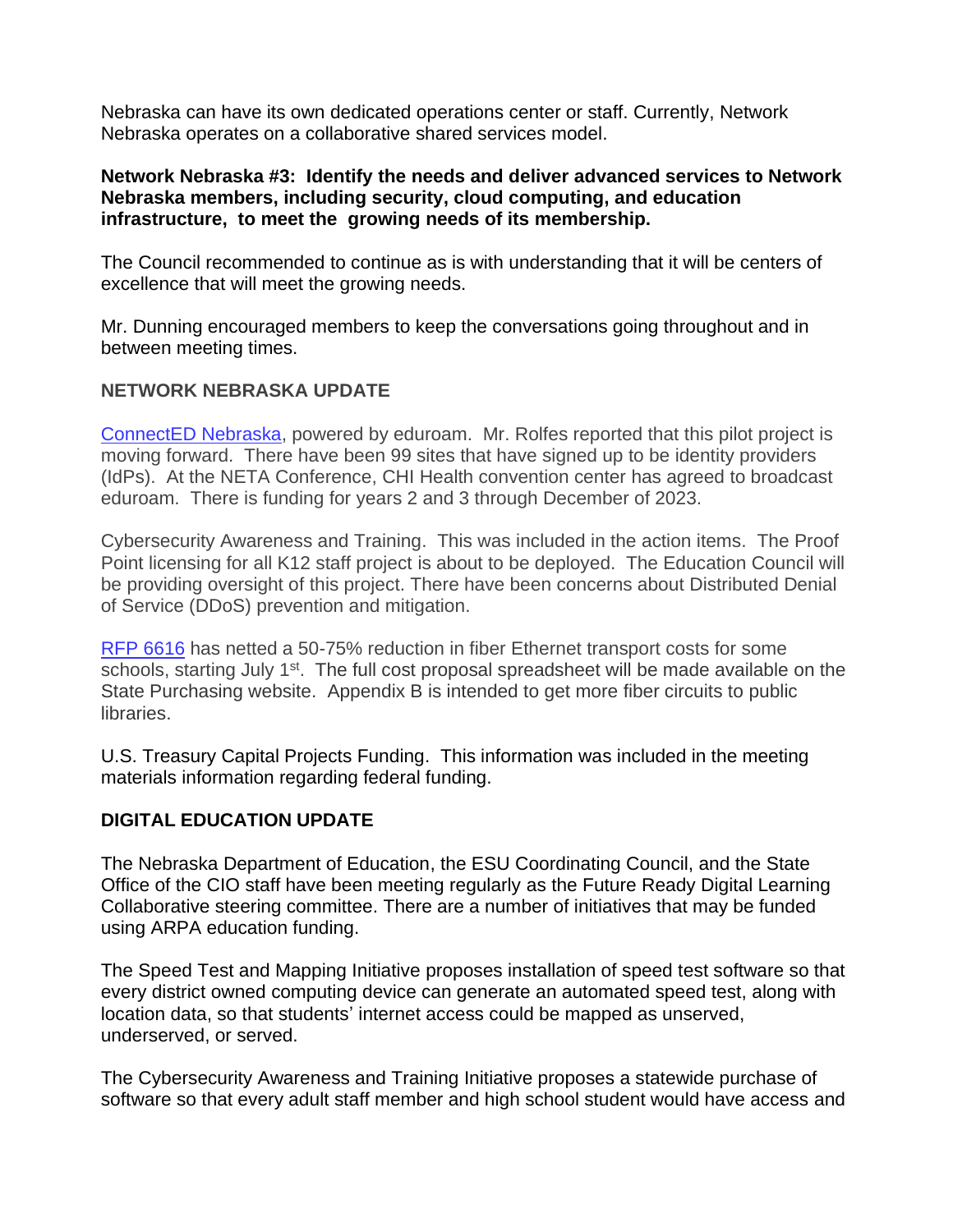ESUs and school districts would be able to configure the training program so that the frequency of ransomware attacks can be reduced or eliminated.

The eduroam pilot project, years two and three, proposes to have every school district, ESU, and nonpublic school on Network Nebraska to be broadcasting the eduroam SSID on their Wi-Fi networks and to commit to secure credentialing of very participant using the RADIUS server architecture.

### **SUBSECTOR REPORTS**

Nebraska State Colleges, John Dunning. There is a unified contract for Canvas. Higher Education institutions will be utilizing CANVAS. The State College Systems have advertised for the position of Chief Information Officer. Members were asked to let people know who may be interested. An IT Summit will be held in April at Peru State College.

Nebraska Community Colleges, Tom Peters. The CIO group has not met for several months but will try to get them together before next meeting.

Nebraska Independent Colleges and Universities, Greg Maschman. Jeremiah Ourada was re-introduced as a possible new Council member. Mr. Maschman's term will be expiring.

Public K-12 and ESUs. The Canvas contract is being negotiated with NDE. There are still issues with Power School's integration into Canvas.

Private/Denominational K-12, Stephen Hamersky. The Archdiocese is working on security insurance requirements and recommended a review of the Education Council charter to make sure that the group is operating within its intended purpose.

Nebraska Public Media, Ling Ling Sun. A new Education Director, Jessica Mitchell McCullen, has been hired and will hopefully come to the next meeting. Ms. Sun asked for a copy of the Operations Center RFP from UNL.

Coordinating Commission for Postsecondary Education, Dr. Mike Baumgartner. He observed that there are only two education related bills in Committee. The new teacher pipeline is an issue begin discussed. The Commission met with Legislature's Education Committee regarding credentialling initiatives. Dr. Baumgartner shared the following credentialing benchmark language for the legislative resolution: That the Legislature declare it is the goal of the State of Nebraska that at least 70% of 25 to 34 year-old Nebraskans have a degree, certificate, diploma, or other postsecondary or industryrecognized credential with economic value by 2030.

Nebraska Department of Education. Mr. Rolfes reported that the position of State E-rate Coordinator and Infrastructure Specialist closed a week ago. Interviews will occur soon and hopefully the position will be offered.